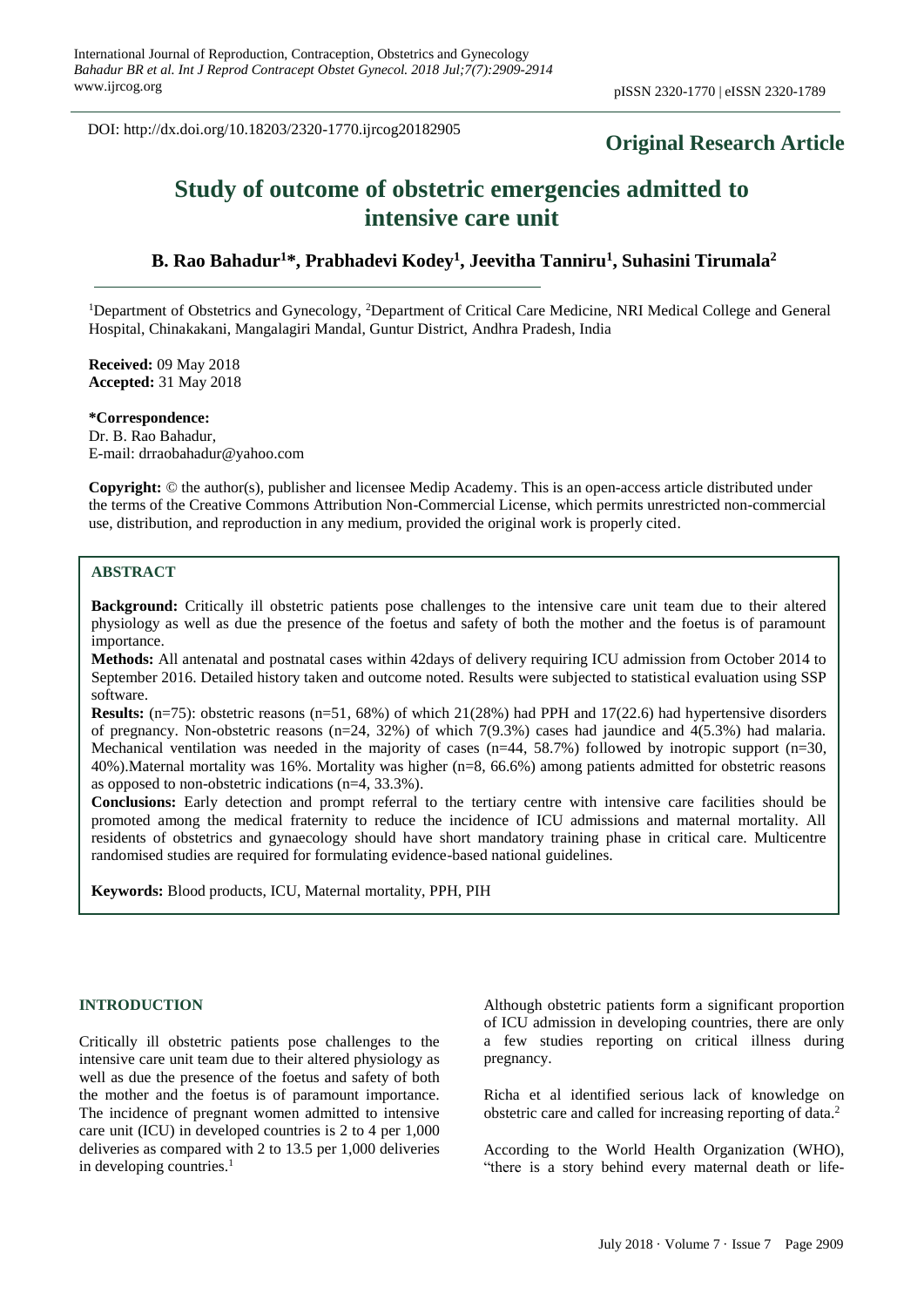threatening complication, and understanding the lessons to be learned can help to avoid such outcomes".<sup>3</sup>

A better knowledge of the spectrum, characteristics and outcomes of the diseases involving this group of patients is the first step towards achieving prevention and the current study is done to supplement the present knowledge on obstetric emergencies requiring ICU care.

The present study is done to evaluate maternal and foetal outcome in obstetric emergencies admitted to ICU and review the characteristics of obstetric, non–obstetric causes, treatment and interventions done in ICU.

## **METHODS**

This is a descriptive observational study conducted at NRI Medical College and General Hospital located at Chinakakani, Guntur District, Andhra Pradesh from October 2014 to September 2016. 75 cases were included in this study period. Data on demographics, obstetrics history, treatments given in ICU, maternal and foetal outcome were collected.

## *Inclusion criteria*

All antenatal irrespective of the period of gestation and postnatal women within 42 days of delivery requiring ICU admission for obstetric, non-obstetric reasons, irrespective of age, parity, mode of delivery, and comorbid conditions.

## *Exclusion criteria*

Patients requiring ICU admission after 42 days of delivery.

Results were subjected to statistical analysis using SPSS software version 22 and conclusions drawn.

## **RESULTS**

During the study period of 2 years, a total number of 75 obstetric patients were admitted to ICU. This constituted 1.29% of total deliveries and 1.1% of total ICU admissions during study period.

Most of the patients admitted to the ICU were young with 33 (44 %) between 21 to 25 years (Mean 24.1±4.4 years). 48 (64%) were from rural areas and 27(36%) from urban areas. Majority 58 (77%) of them were registered / booked at other hospitals, referred to our hospital because of complications. 41 (54.66%) were primigravida's and 20 (26.7%) were second gravida. Majority were in third trimester 49 (65.3%) and postpartum period 16 (21.3%) rest were in I and II trimesters (mean gestational age 31.9±7.1 weeks). 34 (45.3%) showed pallor, 32(42.6%) pedal edema and 15 (20%) had icterus at admission. Hypotension was noted in 10 (13.3%) and hypertension in 23 (30.7%).

55 (73.3%) were admitted to ICU in the postpartum period and 20 (26%) were admitted in antenatal period.

#### **Table 1: Indication for ICU admission.**

| <b>Indication for ICU</b>                                       | No. of         | Percentage |
|-----------------------------------------------------------------|----------------|------------|
| admission                                                       | patients       | (%)        |
| <b>Obstetric causes</b>                                         | 51             | 67.9       |
| Obstetric Haemorrhage                                           | 29             | 38.6       |
| <b>PPH</b>                                                      | 21             | 28         |
| APH-abruption                                                   | $\overline{2}$ | 2.6        |
| APH-placenta praevia                                            | 2              | 2.6        |
| Ruptured ectopic                                                | 3              | 4.0        |
| Rupture uterus                                                  | $\mathbf{1}$   | 1.3        |
| Hypertensive disorders<br>of pregnancy                          | 17             | 22.6       |
| <b>HELLP</b>                                                    | 5              | 10.7       |
| Eclampsia                                                       | 8              | 10.7       |
| Preeclampsia                                                    | $\overline{4}$ | 9.3        |
| Sepsis                                                          | 5              | 6.7        |
| <b>Non-obstetric causes</b>                                     | 24             | 32.1       |
| Jaundice complicating<br>pregnancy                              | 7              | 9.3        |
| Dengue                                                          | $\overline{4}$ | 5.3        |
| Malaria                                                         | $\overline{2}$ | 2.7        |
| Pneumonia                                                       | $\overline{c}$ | 2.7        |
| Pyelonephritis                                                  | 1              | 1.3        |
| DKA                                                             | $\overline{c}$ | 2.7        |
| Bronchial asthma                                                | 1              | 1.3        |
| Cardiac failure                                                 | $\mathbf{1}$   | 1.3        |
| <b>PAH</b>                                                      | 1              | 1.3        |
| Peritonitis                                                     | $\mathbf{1}$   | 1.3        |
| PRES with tonsillar<br>herniation, obstructive<br>hydrocephalus | 1              | 1.3        |
| <b>TRALI</b>                                                    | $\mathbf{1}$   | 1.3        |

\*DKA–Diabetic ketoacidosis, PAH–Pulmonary artery hypertension, PRES–Posterior reversible encephalopathy syndrome, TRALI–Transfusion-related acute lung injury, PPH-Postpartum Haemorrhage, APH- Antepartum Haemorrhage

Majority of were admitted for obstetric causes 51 (68%), non-obstetric causes 24 (32%). Major obstetric causes were obstetric haemorrhage 29 (39.6%), hypertensive disorders of pregnancy 17 (22.6%), sepsis 5 (6.7%). Among the non-obstetric causes, jaundice complicating pregnancy was most common 7 (9.3%) and dengue fever 4 (5.3) (Table 1).

Most common mode of termination of pregnancy was emergency LSCS 39 (52%) followed by vaginal delivery 12 (16%). Mechanical ventilation was needed in 44 (58.7%) followed by inotropic support in 30 (40%), haemodialysis in 8 (10.7). Transfusion of Blood and blood products was needed in 56 (74.6%). More than five units of blood and blood products transfusion were required in 46.6% of patients. Mean packed red blood cells (PRBC) units transfused was 4.13±2.38, fresh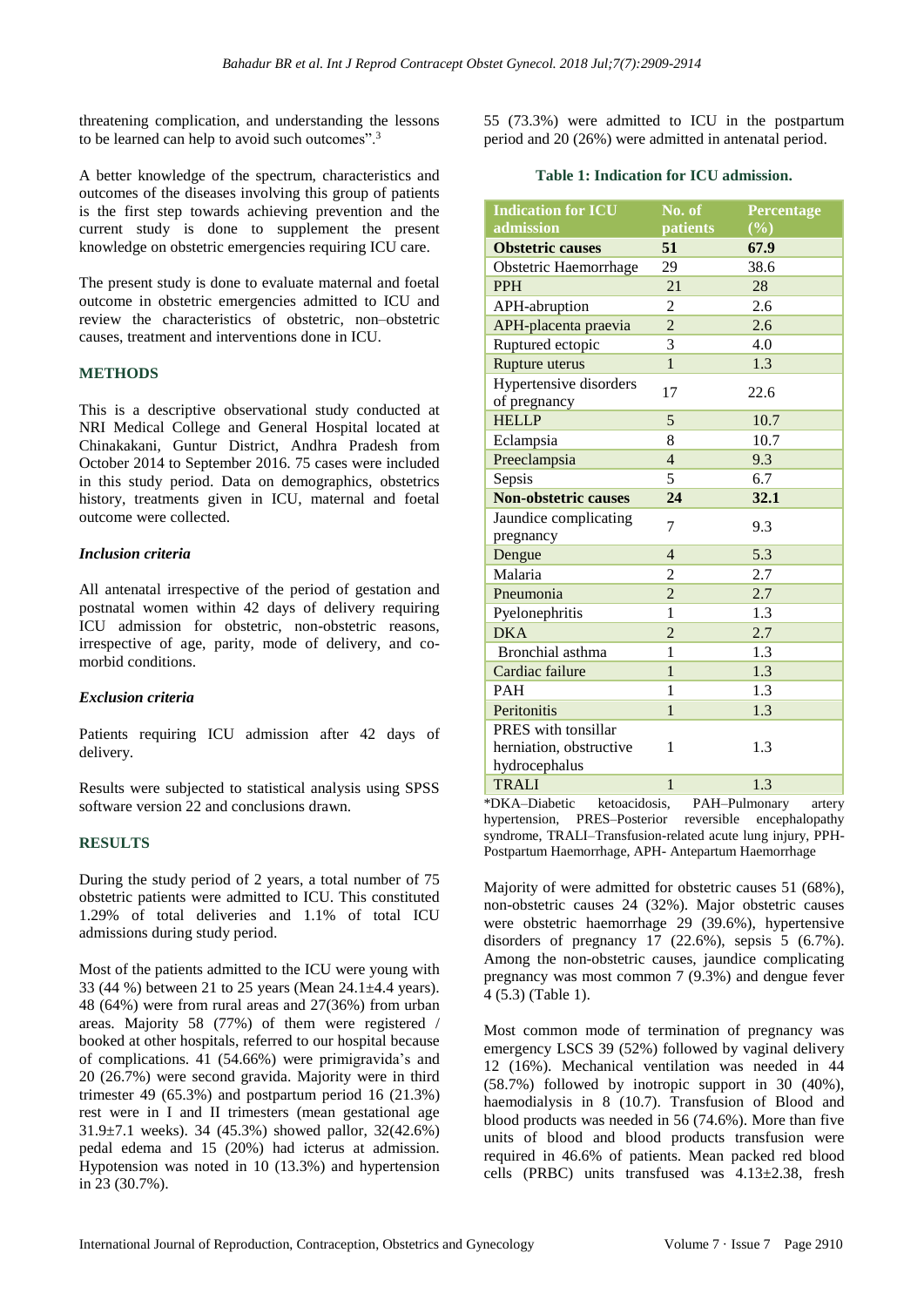frozen plasma units (FFP) was  $6.68\pm5.3$ , platelet units transfused was 7.53±4.

|                | <b>Case No. Diagnosis</b>         | <b>Cause of death</b>       |
|----------------|-----------------------------------|-----------------------------|
| 1              | <b>Chronic Hypertension</b>       | Cardiac failure             |
| 2              | <b>PPH</b>                        | Shock with DIC              |
| 3              | Postoperative LSCS<br>with Sepsis | <b>MODS</b>                 |
| 4              | Dengue shock syndrom              | <b>MODS</b>                 |
| 5              | Cardiac disease                   | <b>Severe PAH</b>           |
| 6              | Post hysterotomy<br>with sepsis   | <b>MODS</b>                 |
| $\overline{7}$ | <b>HELLP</b>                      | <b>MODS</b>                 |
| 8              | <b>PPH</b>                        | <b>MODS</b>                 |
| 9              | <b>PRES</b>                       | Cardiorespiratory<br>arrest |
| 10             | Severe pre-eclampsia              | <b>MODS</b>                 |
| 11             | Jaundice                          | <b>MODS</b>                 |
| 12             | Postabortal sepsis                | <b>MODS</b>                 |

#### **Table 2: Analysis of 12 cases of death.**

MODS- Multiple Organ Dysfunction Syndrome

44 (58.6%) pregnancies had live birth, 14 (18.6%) pregnancies ended up in IUFD, 9 (12%) pregnancies needed induced abortion. Out of 44 live births 26 (59%) were admitted to NICU.

#### **Table 3: Causes of maternal death.**

| Cause of death                            | <b>Number of</b><br>patients | Percentage<br>(%) |
|-------------------------------------------|------------------------------|-------------------|
| Hypertensive disorders<br>of pregnancy    |                              | 33.3              |
| Sepsis                                    | 3                            | 25                |
| <b>PPH</b>                                | $\mathcal{D}_{\mathcal{L}}$  | 16.6              |
| Dengue shock syndrome                     |                              | 8.3               |
| Cardiac disease<br>complicating pregnancy | 1                            | 8.3               |
| Jaundice complicating<br>pregnancy        |                              | 8.3               |
| Total number of deaths                    | 12                           | 100               |

12 maternal deaths occurred during the study period. Most common cause of death in our study was MODS following complications of hypertensive disorders of pregnancy (Table 2). The Second most common cause of death was sepsis (Table 3).

#### **DISCUSSION**

Despite the drastic decrease in maternal morbidity over the last few decades because of improvements in obstetric care, maternal mortality remains to be a challenge in the developing world. Critically ill obstetric patients who need ICU admission constitute 1.29% of all the deliveries in our hospital, compared to 0.87% in the study by Saha R et al4 and  $0.8\%$  by Verma et al.<sup>5</sup> The rate is

comparable with other studies also  $(0.1-0.9\%)$ .<sup>6</sup> The slightly higher rate of ICU admission in our institution was explained by it being a tertiary referral centre. In developed countries, obstetric patients only account for a small proportion  $\langle 2\% \rangle$  of ICU admissions, whereas the figure is up to 7% in India and the maternal mortality ratio also significantly higher in developing countries.7 Obstetric patients constitute 1.1% of total ICU admissions in the present study, which was less when compared to the study conducted in Nepal by Saha R et al, where obstetric patients constitute 4.32% of total ICU admissions.<sup>4</sup> Most of the women admitted to the ICU were young (mean age= 24.1±4.4 years), postpartum  $(n=55, 73.3%)$ . These results were similar to study by Verma et al, Saha et al, Chawla et al, Gupta et al, and Ramachandra Bhat et al.4,5,8-10

#### **Table 4: Comparison of causes for ICU admission.**

| <b>Study</b>                  | <b>Year of</b> | <b>Obstetric</b><br>publication haemorrhage | <b>Hypertensive</b><br>disorders |
|-------------------------------|----------------|---------------------------------------------|----------------------------------|
| Present<br>study              |                | 38.6%                                       | 22.6%                            |
| Gupta<br>et al <sup>9</sup>   | 2016           | 62%                                         | 16%                              |
| Ashraf<br>et al <sup>12</sup> | 2014           | 51%                                         | 20%                              |
| Verma<br>et al <sup>5</sup>   | 2014           | 46%                                         | 15%                              |
| Chawla<br>et al <sup>8</sup>  | 2013           | 30%                                         | 40%                              |
| Saha R<br>et al <sup>4</sup>  | 2013           | 16%                                         | 42%                              |
| Khan<br>et $al17$             | 2012           | 38%                                         | 16%                              |

#### **Table 5: Comparison of maternal mortality.**

| <b>Study</b>               | <b>Maternal</b><br>mortality<br>$($ %) | <b>Cause of</b><br>death                 | <b>Disease</b><br>concerned               |
|----------------------------|----------------------------------------|------------------------------------------|-------------------------------------------|
| Present study              | 16                                     | <b>MODS</b>                              | Hypertensive<br>disorders<br>of pregnancy |
| Verma et al <sup>5</sup>   | 19.1                                   | <b>MODS</b>                              | APH, PPH                                  |
| Ashraf et al <sup>12</sup> | 13                                     | <b>MODS</b><br><b>WITH</b><br><b>DIC</b> | <b>PPH</b>                                |
| Saha R et $al4$            | 6                                      | <b>MODS</b>                              | <b>PPH</b>                                |
| Khan et $al17$             | 65                                     | <b>MODS</b>                              | <b>PPH</b>                                |
| Chawla et $al8$            | 28.5                                   | DIC                                      | <b>LIVER</b><br><b>FAILURE</b>            |
| Gupta et al <sup>9</sup>   | 41.6                                   | <b>MODS</b>                              | <b>PPH</b>                                |

Postpartum admissions of obstetric patients to ICU were significantly higher. This could be attributed to the hemodynamic changes in the postpartum period which show a 65% increase in cardiac output, acute blood loss during delivery and decrease in plasma oncotic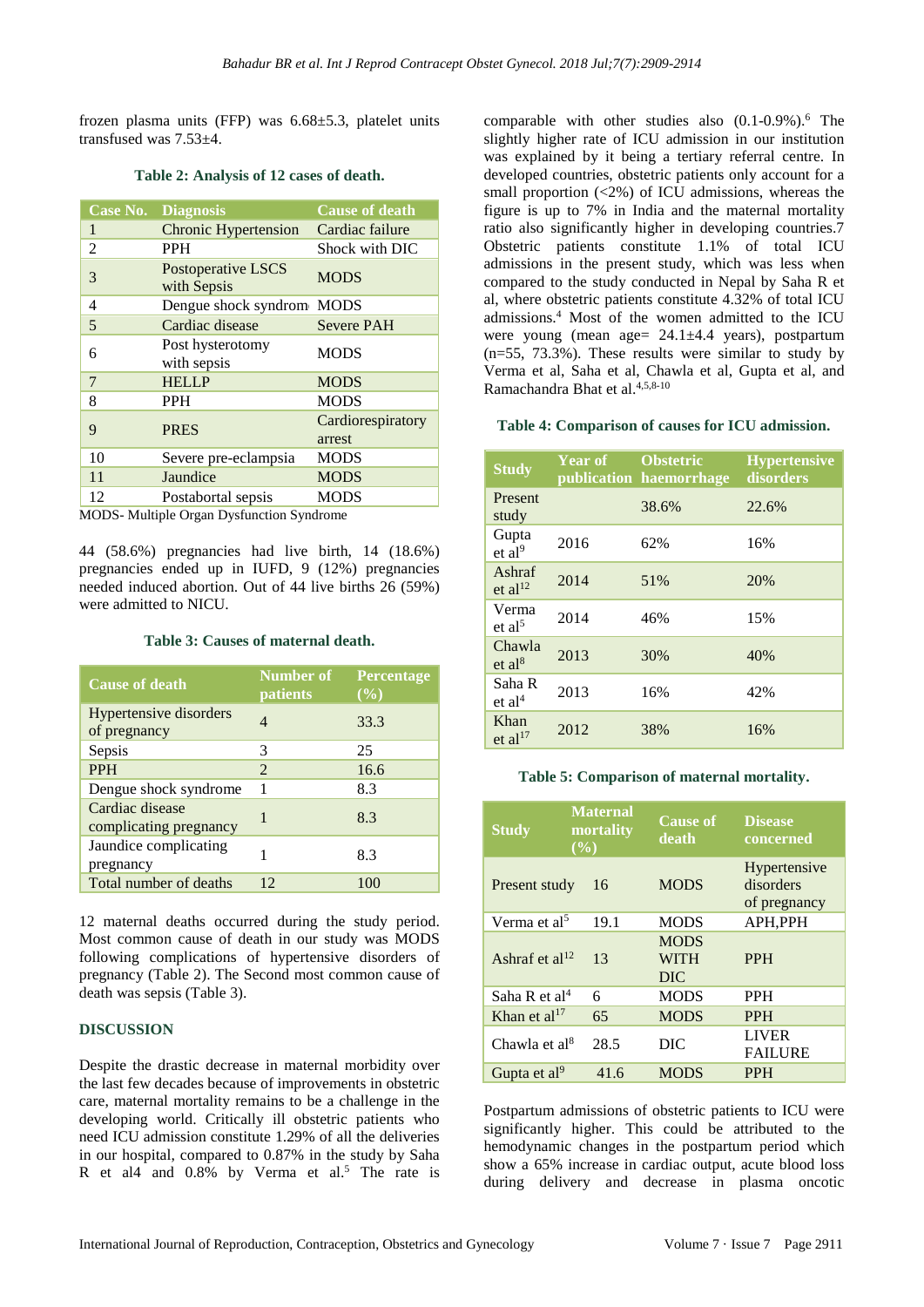pressure.<sup>11</sup> Secondly, there is a general reluctance to move a pregnant woman away from the proficiency of obstetrician's care unless it is absolutely necessary. Of all the admissions, 6.7% were completely unbooked and not investigated during the whole antenatal period, 77% were registered/ booked at other hospitals, referred to our hospital because of complications and 16% were booked in our hospital. These results were comparable to study conducted by Ashraf et al, where 60% cases are referred cases.<sup>12</sup> The majority of referred cases were from peripheral health centres and nursing homes which are poorly equipped to manage obstetric emergencies, in terms of blood components and ventilator support. Timely referral to a tertiary medical facility is an important predictor of the morbidity and mortality of patients admitted to ICU for further management and stabilization.

Most of the cases were primigravida's (54.7%), similar to study by Chawla et al, (primis-68.5%) but contrast to study by Verma et al, where the majority (60.2%) were multigravida.5,8 Median gestational age for these critical patients at the time of hospital admission was 35 (29 - 37) weeks.

Majority of the cases admitted to ICU were terminated by emergency LSCS (n=39, 52%), shifted to ICU after delivery for the management of intraoperative and postoperative complications mainly PPH. Present study showed 52% LSCS, Ashraf et al (63.3%), Saha R et al  $(70\%)^{4,12}$ 

It has been reported that the most common reasons for ICU admission of obstetric patients are hypertensive disorders and massive obstetric haemorrhage. It was emphasized that early detection and prompt referral to tertiary centres with intensive care facilities to provide optimum care of circulation, blood pressure and ventilation could minimize the prevalence of multiple organ failure and mortality in critically ill obstetric patients.13,14 In our study, obstetric causes were the significant causes of morbidity and ICU transfer (68%), as compared to non-obstetric causes (32%), in which medical disorders constituted 30.6% and surgical cause constituted 1.3%. The major obstetric causes were obstetric haemorrhage (n=29, 38.6%), hypertensive disorders (severe preeclampsia, eclampsia, HELLP)  $(n=17, 22.6\%)$  and sepsis  $(n=5, 6.7\%)$ .

Obstetric haemorrhage, hypertensive disorders were found to be the most common causes of ICU admission in various earlier studies also (Table 4).

Uterine atony was found to be the underlying cause of PPH in the majority of cases (80%). Out of 16 cases of atonic PPH, 6 cases were treated with balloon tamponade, 2 cases were treated with B-Lynch haemostatic sutures. In 6 out of 16 cases of atonic PPH, peripartum hysterectomy was done to control massive haemorrhage. Mortality due to PPH was 9.5% (2 out of 12 cases). There is a dire need for advanced technology even in our tertiary hospitals. The use of arterial embolization is found to be an effective alternative to caesarean hysterectomy in managing the cases of PPH in advanced setups.<sup>15</sup> Among medical disorders, jaundice complicating pregnancy was the most common cause responsible for ICU admission (n=7, 9.3% of all ICU admissions). Infections also played an important role. Dengue fever and associated complications were responsible for 5.3% of all ICU admissions. Other medical diseases include malaria, pneumonia, pyelonephritis, DKA, bronchial asthma, cardiac failure, PAH, TRALI. Only one case was admitted for peritonitis following caesarean section, where exploratory laparotomy was done and the patient was salvaged. In contrast to this, according to the study conducted by Saha R et al, Verma et al, cardiac diseases was the most common medical cause for ICU admission.4,5 This difference was due to the fact that, all cardiac patients who are sick were admitted to Coronary care unit (CCU) rather than general ICU in our hospital.

The mean length of ICU stay was  $4.1\pm2.7$  days which is similar to most of the studies indicating that most of the patients did not have a major complication during their ICU admission.2,6,16 The minimum duration of ICU stay was 1 day and maximum was 33 days.

When primary indications for ICU admission were analysed, hemodynamic instability and respiratory insufficiency were major causes. In our study, mechanical ventilation was the most common intervention done in ICU (n=44, 58.7%). One patient required 23 days of ventilator support to survive. Extracorporeal membrane oxygenation (ECMO) was used in one patient of ARDS, but failed to revive the patient. Inotropes were used in 40% of patients for treating hemodynamic instability. These results were similar to studies by Verma et al, Gupta et al, Ashraf et al.5,9,12 CVP monitoring was done in 38.6% of patients and arterial line insertion was done in 34.7% of patients.

In the present study, 74.6% of patients needed transfusion of blood and blood products. More than five units of blood and blood products transfusion were required in 46.6% of patients, indicating that blood loss and hemodynamic instability due to obstetric haemorrhage was the major cause of admission to ICU. The requirement of transfusion of more than 5 units of blood and blood products was significantly higher (64.12%) in a large study conducted in northern India in 2011 by Verma et al.<sup>5</sup> In a patient who was a case of MODS with DIC with sepsis following LSCS, a total number of 52 units of blood and blood products were transfused (15 units of packed red blood cells, 15 units of fresh frozen plasma, 15 units of random donor platelets, 4 units of single donor platelets, 3 units of cryoprecipitate). In our study, need for dialysis was 9.3% of obstetric patients admitted to ICU, comparable to 10% of patients in the study by Khan et al, and more compared to study by Saha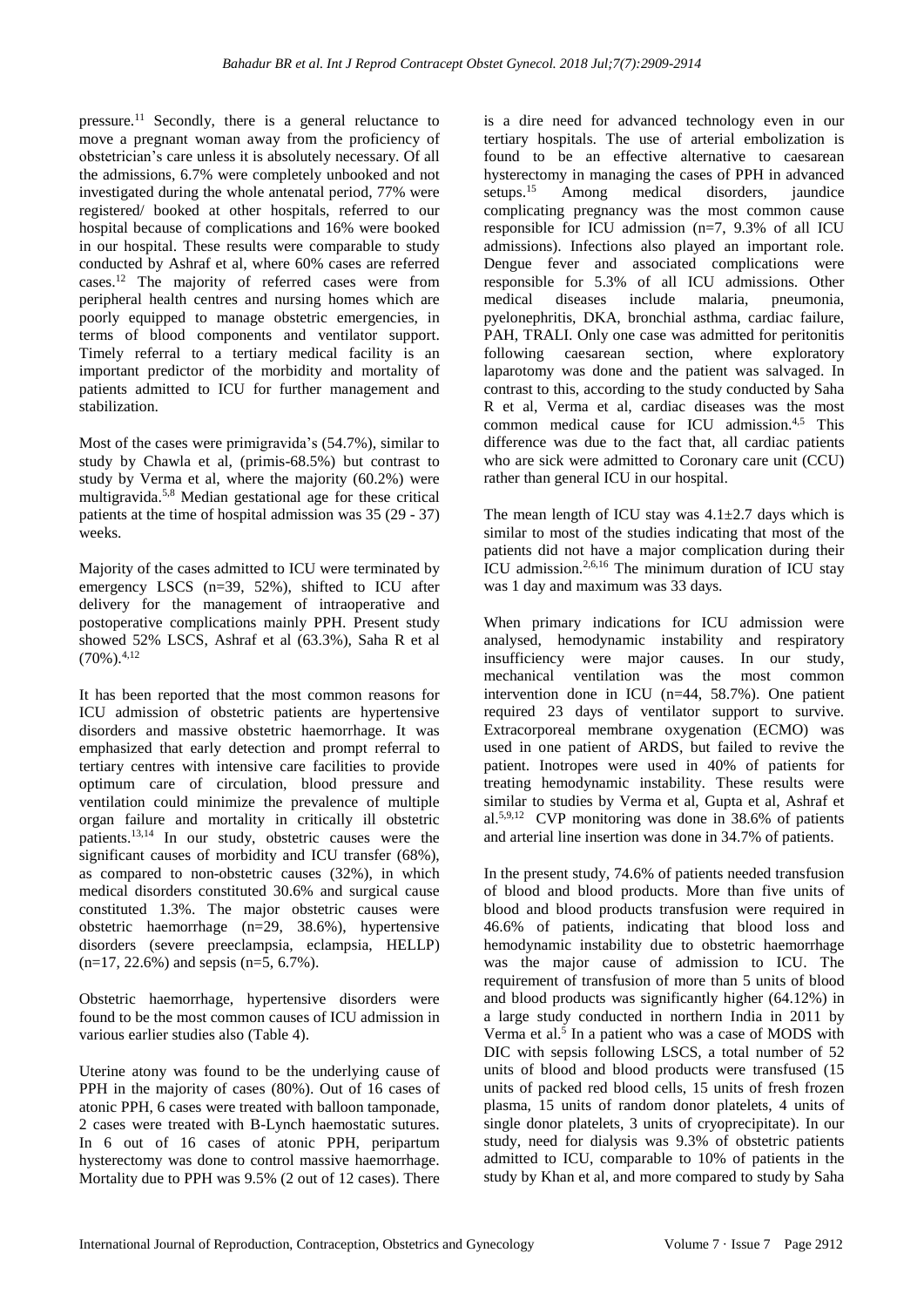R et al  $(4\%)$  and Ashraf et al  $(5.45\%)^{4,12,17}$  One patient, who was a case of acute renal failure following primary emergency LSCS, required dialysis for 22 times before getting discharged from the hospital. The most common indication for dialysis in our study was acute kidney injury from complications of HELLP syndrome.

Magnesium sulphate was used in 18.7% of patients admitted mainly for treatment of eclampsia which was less compared to study by Saha R et al (30%) and more compared to study by Khan et al  $(10\%)$ <sup>4,17</sup> The difference was due to the varied incidence of severe preeclampsia and eclampsia in different studies. The incidence of maternal mortality has significantly decreased in the developed countries (0% by Lapinsky et al, 2.3% by Mahutte et al, 11% by Vasquez et al) as compared to the developing countries (41.67% by Togal et al,  $33.81\%$  by Gilbert et al) in recent years.<sup>18-22</sup> Increased maternal mortality ratio in developing countries have been attributed to treatment by quacks, low socioeconomic status, poor antenatal care, low haemoglobin levels and poor nutritional status in obstetric patients.<sup>9</sup> The maternal mortality in our study was 16%, which was comparable to study conducted by Verma et al (19.1%), Ashraf et al (13%) but less compared to study by Khan et al (65%), Chawla et al (28%), Gupta et al  $(41.6\%)$ .<sup>5,8,9,12,17</sup> Most common cause of death in our study was MODS following complications of hypertensive disorders of pregnancy, whereas in various studies, the major cause of death was PPH (Table 5).

The incidence of live births was 58.6%, which was comparable to study by Khan et al, where the live birth rate was found to be 40.5%, but less when compared to the study by Verma et al, where the live birth rate was 83.5%.5,17 Foetal mortality rate that is a combination of IUFD and stillbirth rate was found to be 24% in our study, which was similar to study by Gombaret al, where foetal mortality rate was  $21.1\%$ <sup>23</sup> Out of total live births, APGAR score was less than 7 for 42% of babies at 1 minute and less than 7 for 32% of babies at 5 minute. Out of total live births, 59% were admitted to NICU.

## **CONCLUSION**

The findings of the present study reinforce the statement by WHO that "There is a story behind every maternal death or life-threatening complication. Understanding the lessons to be learned can help to avoid such outcomes". Low socioeconomic status, lack of education and poor antenatal care, late referral of high-risk cases have been found to have a considerable effect on obstetric complications and outcome. Awareness should be created among the population regarding the importance of adequate antenatal care, detection of the danger signs of various obstetric complications and need for contacting the medical facility at the earliest in a case of emergency situations. Early detection and prompt referral to the tertiary centre with intensive care facilities should be promoted among the medical fraternity to reduce the incidence of ICU admissions, maternal mortality and morbidity.

Optimum care of circulation, blood pressure, and ventilation could minimize the prevalence of multiple organ failure and mortality in critically ill obstetric patients admitted to ICU.

To achieve all of these, a multidisciplinary team approach is required in ICU. All residents of obstetrics and gynaecology should have short mandatory training phase in critical care.

Multi-centric prospective studies in this regard are required to further validate the findings of our study and also provide more authenticated data for formulating evidence-based national guidelines.

#### **ACKNOWLEDGMENTS**

Authors would like to thanks to Department of Obstetrics and Gynecology and ICU of NRI Medical College and General Hospital for allowing us to conduct this study. Authors extend his acknowledgement to all the women who were included in this study.

*Funding: No funding sources Conflict of interest: None declared Ethical approval: The study was approved by the Institutional Ethics Committee*

## **REFERENCES**

- 1. Pollock W, Rose L, Dennis C-L. Pregnant and postpartum admissions to the intensive care unit: a systematic review. Intensive Care Med. 2010;36(9):1465-74.
- 2. Richa F, Karim N, Yazbeck P. Obstetric admissions to the intensive care unit: an eight-year review. J Med Liban. 2008;56(4):215-9.
- 3. Making pregnancy safer WHO Regional Office for Europe. 2013. Available at http://www.euro.who.int/pregnancy.
- 4. Saha R, Shakya A. Study of obstetric patients admitted to intensive care unit at Kathmandu Medical College Teaching Hospital. Jounal of Kathmandu medical college. 2013;2(4):196-200.
- 5. Verma D, Rathore AM. Obstetric admissions to the intensive care unit of a tertiary hospital in northern India. Int J Biomed Res. 2014;5(9):539-42.
- 6. Zwart JJ, Dupuis JRO, Richters A, Ory F, van Roosmalen J. Obstetric intensive care unit admission: a 2-year nationwide population-based cohort study. Intensive Care Med. 2010;36(2):256- 63.
- 7. Karnad DR, Lapsia V, Krishnan A, Salvi VS. Prognostic factors in obstetric patients admitted to an Indian intensive care unit. Crit Care Med. 2004;32(6):1294-9.